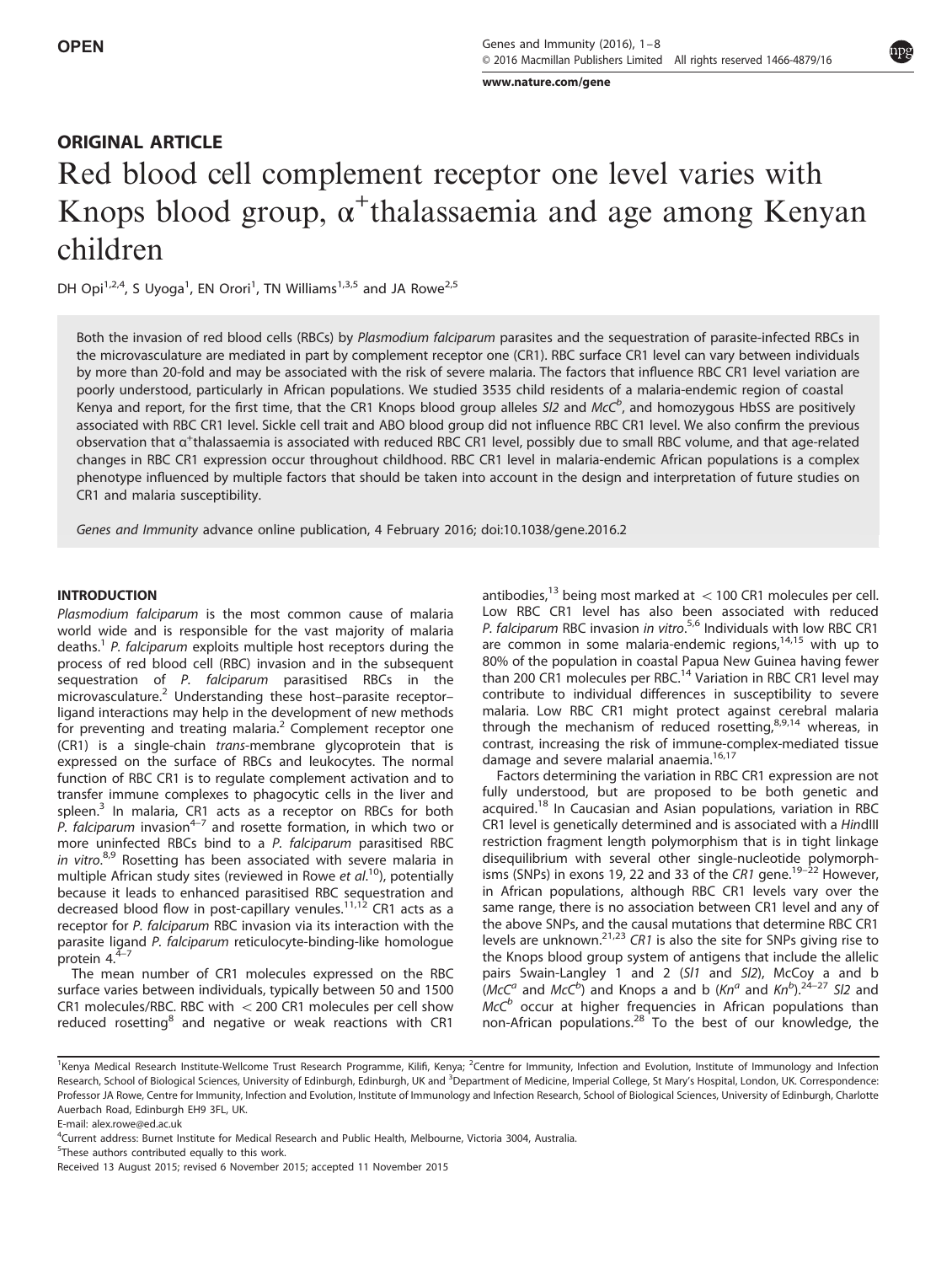effect of the Knops SI and McC genotypes on RBC CR1 level has not been studied previously.

One study in Papua New Guinea found a dose-dependent decrease in RBC CR1 level with  $\alpha^+$ thalassaemia,<sup>[14](#page-6-0)</sup> an association that might exist in African populations where  $\alpha^+$ thalassaemia is also common. It is unknown whether other high-frequency African polymorphisms associated with malaria resistance such as HbS and blood group O might influence RBC CR1 level. Two previous studies have shown that RBC CR1 expression level varies with age in both malaria-endemic and non-endemic populations, being lowest during early childhood.<sup>[16,29](#page-6-0)</sup>

In the current study, we investigated RBC CR1 level and the factors that influence it in children living within a malaria-endemic region on the Kenyan coast.

#### **RESULTS**

<span id="page-1-0"></span>2

RBC CR1 level in the Kilifi population varies with age during childhood

We measured RBC CR1 level by flow cytometry in a total of 3535 children 0–13 years of age in Kilifi County on the coast of Kenya. Previous work in Western Kenya suggested that RBC CR1 levels change with age during childhood, $16,29$  and this relationship was confirmed in the Kilifi population (Figure 1). We analysed the data by analysis of variance using the same age categories as previous studies,<sup>[16](#page-6-0),[29](#page-6-0)</sup> and found that mean RBC CR1 level was higher in



Figure 1. RBC CR1 level varies with age. The relationship between RBC CR1 level and age was examined in a total of 3535 individuals aged between 0 months and 13 years by one-way analysis of variance with Tukey's post-hoc test to correct for multiple comparisons. Age was presented as a categorical variable defined into seven categories: 0–3 months, 4–6 months, 7–12 months, 1–2 years,  $>$  2–4 years,  $>$  4–8 years and  $>$  8–13 years. Error bars represent 95% confidence intervals of the mean RBC CR1 levels. Numbers in parenthesis reflect total number of samples tested for each group. Statistically significant differences in RBC CR1 level between groups are asterisked,  $*P < 0.05$ ,  $*P < 0.01$  and  $**P < 0.001$ . All age groups differed significantly from the 0–3 months age group ( $P < 0.001$ ), but these are not all asterisked on the graph in order to enhance readability of the figure.

newborns (0–3 months) than in other age groups, and significantly declined during each age interval in the first two years of life (Figure 1). CR1 level then increased and stabilized in older children ( $>4$  years). We also analysed the relationship between RBC CR1 level and age as a continuous variable, using piecewiselinear regression analysis, which allows for adjustment for known confounding variables such as  $\alpha^+$ thalassaemia.<sup>[14](#page-6-0)</sup> This analysis assumes a linear effect within defined age ranges, using the same age categories as Figure 1. This confirmed the significant decline in RBC CR1 levels during each age category up to 2 years (shown by negative regression coefficients in Table 1). Then between 2 and 4 years of age, the RBC CR1 level significantly increased with age (shown by a positive regression coefficient, Table 1). There was no statistically significant change in CR1 level in the  $>4-8$ years and  $>8-13$  years age intervals, showing that CR1 levels plateau by about 4 years of age, as suggested previously.<sup>[16](#page-6-0),[29](#page-6-0)</sup> When analysed across all samples, the regression analysis gave a value of  $r^2$  = 0.05, indicating that although there are significant changes in CR1 level within defined age groups as indicated above, overall, age explains only a minor part of the variation in RBC CR1 level, and other factors must be playing a role.

### RBC CR1 level is negatively associated with  $\alpha^+$ thalassaemia genotype

We investigated whether the association between  $\alpha^+$ thalassaemia and RBC CR1 level previously reported in Papua New Guinea<sup>[14](#page-6-0)</sup> might also hold in the Kilifi population. Compared with normal cells (mean CR1 molecules per RBC 334; 95% confidence interval  $(CI) = 323-345$ , both heterozygous and homozygous α+ thalassaemia were associated with significantly lower RBC CR1 levels: (275; 266-284;  $P < 0.001$ ) and (204; 188-220;  $P < 0.001$ ), respectively [\(Figure 2](#page-2-0)).

MCV largely accounts for the association between  $\alpha^+$ thalassaemia and RBC CR1 level

The mechanism leading to reduced RBC CR1 level with α<sup>+</sup>thalassaemia has not been explored previously. α<sup>+</sup>Thalassaemia RBCs are microcytic, with significantly lower mean cell volumes (MCVs) compared with normal cells. We therefore examined whether reduced MCV could explain the lower CR1 levels seen with α<sup>+</sup>thalassaemia. One hundred and forty-seven RBC samples from the Mild Disease Cohort included in the above analyses had MCV measurements available. As expected, α<sup>+</sup>thalassaemia was associated with reduced MCV in both the heterozygous  $(MCV = 73.5; 95\% CI = 72.0 - 74.9; P < 0.001)$  and homozygous state

| Regression coefficients for the relationship between age and<br>Table 1.<br>RBC CR1 level over different age ranges in Kilifi, Kenya |                                                                       |                                                                                                                             |                                                                 |                                            |
|--------------------------------------------------------------------------------------------------------------------------------------|-----------------------------------------------------------------------|-----------------------------------------------------------------------------------------------------------------------------|-----------------------------------------------------------------|--------------------------------------------|
| Age intervals                                                                                                                        | Regression<br>coefficients                                            | 95% CI                                                                                                                      | P value                                                         | N                                          |
| $0-3$ Months<br>4-6 Months<br>7-12 Months<br>13-24 Months<br>$>$ 2-4 Years<br>$>4-8$ Years<br>$>8-13$ Years                          | $-31.24$<br>$-48.08$<br>$-6.22$<br>$-4.13$<br>4.25<br>$-0.33$<br>0.94 | $-64.83 - 2.35$<br>$-62.08 - -34.07$<br>$-9.65 - -2.79$<br>$-7.16 - -1.09$<br>$0.73 - 7.78$<br>$-2.66-1.99$<br>$-1.31-3.19$ | 0.068<br>< 0.001<br>< 0.001<br>0.008<br>0.018<br>0.778<br>0.411 | 73<br>877<br>1877<br>547<br>42<br>62<br>57 |

Abbreviation: CI, confidence interval. Differences in RBC CR1 levels by age as a continuous variable were analysed by piecewise-linear regression analysis with adjustment for confounding by  $\alpha^+$ thalassaemia and HbS. Age was classified into seven different ranges represented as 0–3 months, 4–6 months, 7–12 months, 1–2 years,  $>2-4$  years,  $>4-8$  years and  $>8-13$  years.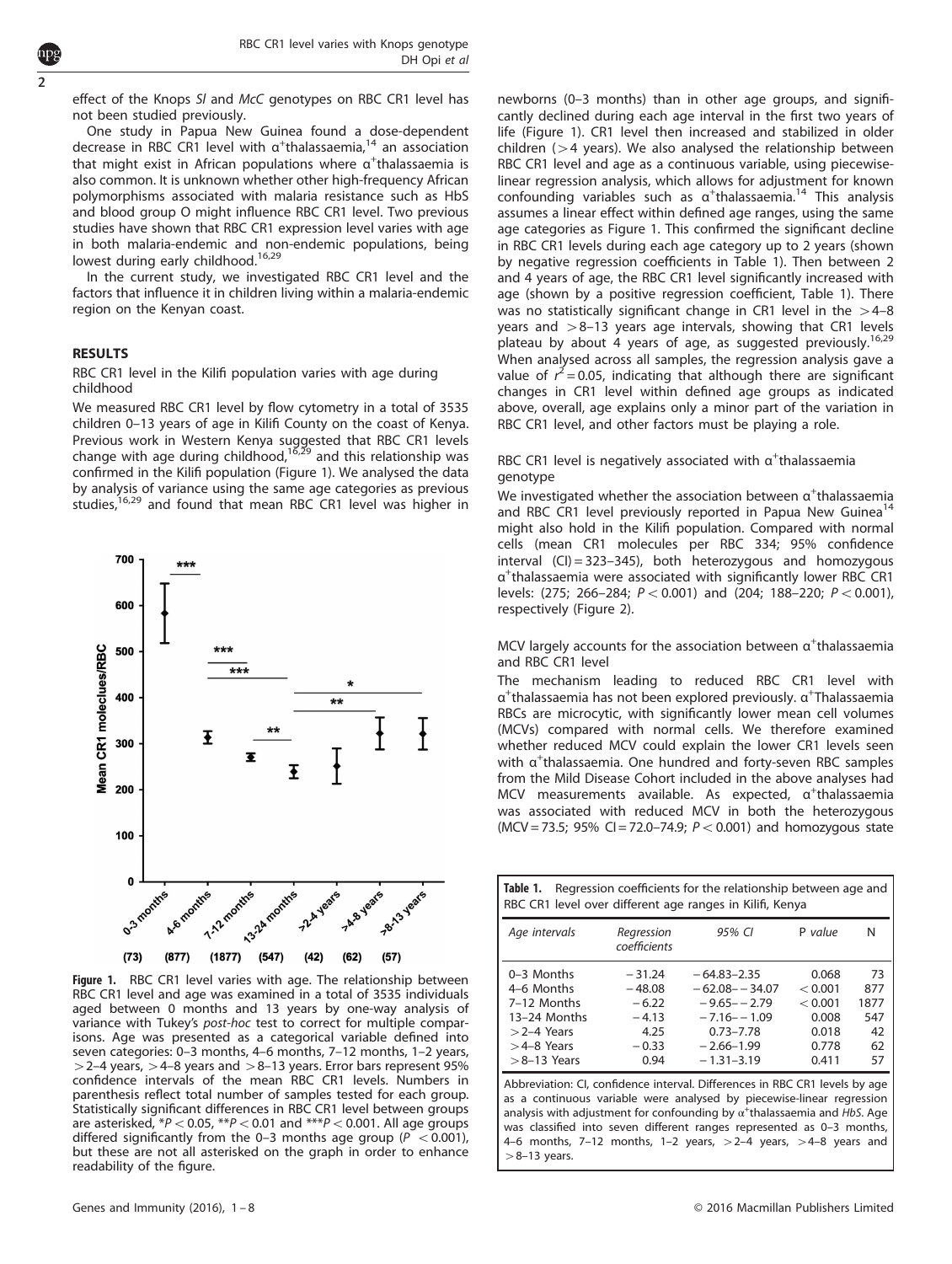RBC CR1 level varies with Knops genotype DH Opi et al

<span id="page-2-0"></span>

**Figure 2.** RBC CR1 level is negatively associated with α<sup>+</sup>thalassaemia<br>genotype. RBC CR1 level was examined in a total of 3535 children genotype. RBC CR1 level was examined in a total of 3535 children  $\frac{1}{2}$  with known  $\alpha^+$ thalassaemia genotypes. Differences in RBC CR1 level by  $\alpha^+$ thalassaemia genotype were compared by multivariate linear regression analysis with adjustment for age, HbS, Sl and McC genotypes. The normal globin genotype  $(\alpha\alpha/\alpha\alpha)$  was used as the reference genotype. Error bars represent 95% confidence intervals of the mean RBC CR1 level. Numbers in parenthesis reflect total number of samples tested for each genotype group. Statistically significant differences in RBC CR1 level from the reference genotype are asterisked,  $***P<0.001$ .

(65.1; 63.5–66.8;  $P < 0.001$ ) when compared with normal RBCs (79.6; 78.0–81.1). As seen in the larger data set, unadjusted for MCV, RBC CR1 levels declined with  $\alpha^+$ thalassaemia in the 147 samples: CR1 level in heterozygous (278; 250–306,  $P < 0.001$ ) and homozygous (206; 174-237;  $P < 0.001$ ) a<sup>+</sup>thalassaemic RBCs compared with normal RBCs (361; 332–391; Figure 3, left side). After adjusting for MCV, the difference in CR1 level between normal RBCs (302; 271– 334) and heterozygous (275; 250–299,  $P = 0.172$ ) and homozygous  $\alpha^+$ thalassaemic RBCs (278; 242-313,  $P = 0.382$ ) was no longer statistically significant (Figure 3, right side).

### RBC CR1 level is affected by homozygous sickle cell disease (HbSS) but not by heterozygous sickle cell trait (HbAS) or ABO blood group

We also investigated the relationship between RBC CR1 level and other common polymorphisms in the Kilifi population, including the sickle cell mutation (HbS)<sup>30</sup> and blood group O of the ABO blood group system $31$  in 3075 individuals for whom full genotype data were available. We found no significant association between RBC CR1 level and either sickle cell trait (HbAS; [Figure 4a\)](#page-3-0) or ABO blood group [\(Figure 4b\)](#page-3-0). Although the number of subjects studied was small  $(n = 30)$ , homozygous sickle cell disease (HbSS) was associated with significantly elevated RBC CR1 level (387; 322–452;  $P = 0.002$ ) in comparison to normal HbAA RBCs (285; 278–292; [Figure 4a](#page-3-0)).

RBC CR1 level is positively associated with both the  $SI2$  and  $McC^b$ CR1 Knops blood group genotypes

The CR1 Knops blood group  $S/2$  and  $McC<sup>b</sup>$  alleles are present at high frequencies in African populations,[28](#page-6-0) but it is unknown whether they influence RBC CR1 level. We found that homozygous Sl2 genotype was associated with an increased RBC CR1 level (303; 294–313;  $P < 0.001$  when compared with homozygous Sl1 256;



**Figure 3.** MCV largely accounts for the association between<br>α<sup>+</sup>thalassaemia and RBC CR1 level. Association between RBC CR1 level and  $\alpha^*$ thalassaemia in 147 samples without adjustment for MCV (left side), or with adjustment for MCV (right side). Differences in CR1 level by  $\alpha^+$ thalassaemia were first analysed by multivariate linear regression analysis with adjustment for age, HbAS and Sl and McC genotypes and compared with a separate model with the additional adjustment for MCV. The normal globin genotype  $(\alpha\alpha/\alpha\alpha)$ was used as the reference genotype. Error bars represent 95% confidence intervals of the mean RBC CR1 level. The percentages shown represent the relative difference in mean CR1 level between the respective genotypes. Numbers in parenthesis reflect total number of samples tested for each genotype group. Statistically significant differences in RBC CR1 level from the reference genotype are asterisked,  $***P<0.001$ .

236–276; [Figure 5a](#page-3-0)). Similarly, both heterozygous and homozygous  $McC^b$  were associated with increased RBC CR1 level (295; 282–308;  $P = 0.028$ ) and (328; 287–369;  $P = 0.021$ ), respectively, in comparison to homozygous  $McC<sup>a</sup>$  (278; 270–286; [Figure 5b\)](#page-3-0). This association was even more marked when looking at Sl-McC genotype combinations, with the homozygous  $SI2-McC<sup>b</sup>$  haplotype expressing the highest CR1 level (347; 307-387;  $P < 0.001$ ), when compared with the homozygous  $SI1$ -McC<sup>a</sup> (250; 231-270; [Figure 6\)](#page-4-0).

An increasing body of evidence from in vitro stud[ies](#page-6-0) supports a role for CR1 in the pathogenesis of severe malaria, $4-9$  yet little is known about the determinants of RBC CR1 level variation in African populations. We and others have shown previously that the SNPs in the CR1 gene that are associated with RBC CR1 level in Caucasian and Asian populations do not influence RBC level in African populations.<sup>[21,23](#page-6-0)</sup> In the current study, we have shown that the CR1 Knops blood group  $SI2$  and  $McC<sup>b</sup>$  genotypes are associated with increased RBC CR1 levels. In addition, we have confirmed age-associated changes in RBC CR1 during childhood, and that α<sup>+</sup>thalassaemia is associated with reduced RBC CR1 levels, an observation that could largely be explained by the microcytic nature of thalassaemic RBCs.

To the best of our knowledge, the association between RBC CR1 level and the CR1 Knops blood group antigens has not been investigated previously. We have shown that both  $SI2$  and  $McC^b$ are associated with increased RBC CR1 level, even after adjusting for known confounders [\(Figures 5](#page-3-0) and [6](#page-4-0)). The mechanisms 3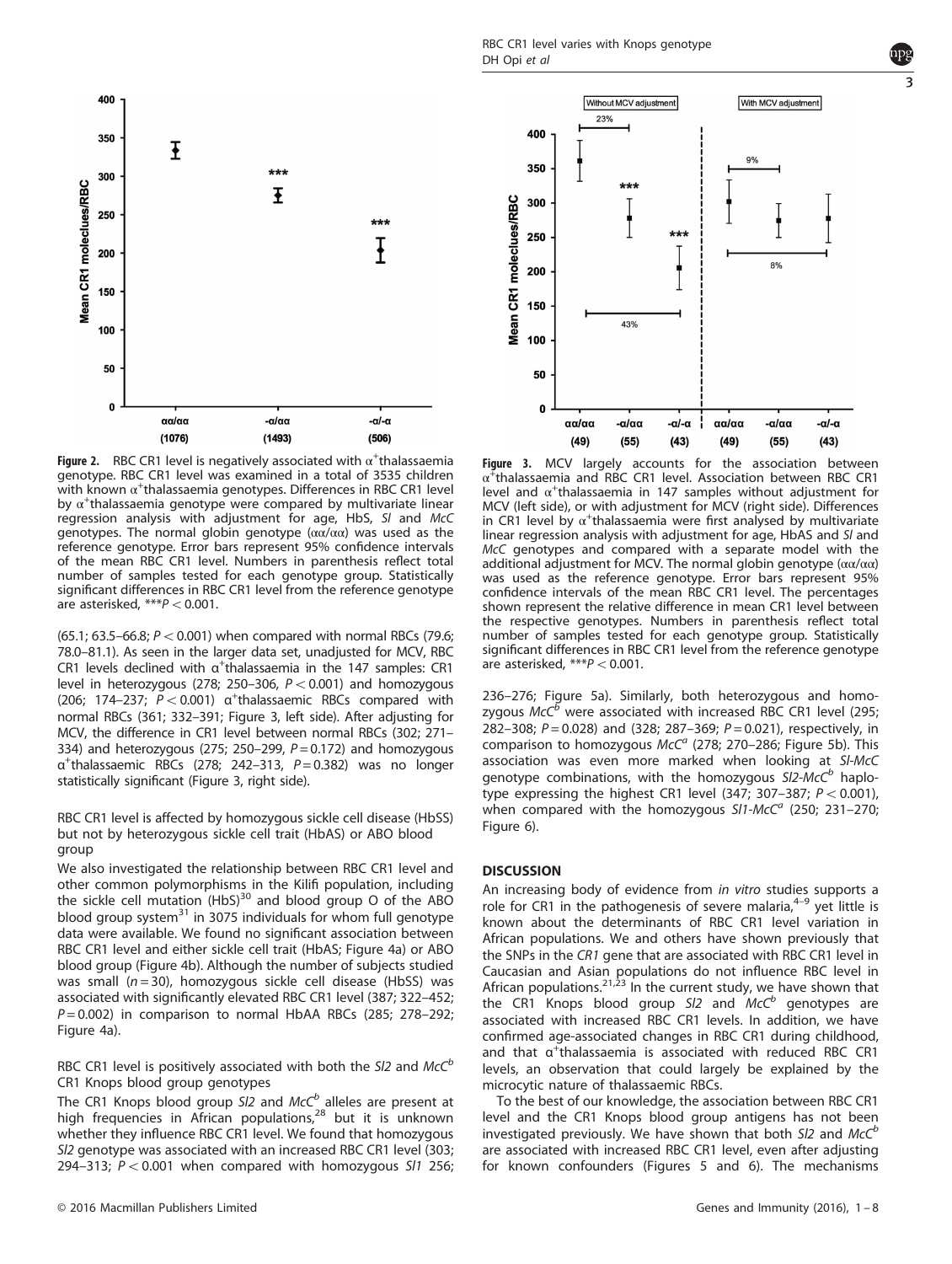RBC CR1 level varies with Knops genotype DH Opi et al

<span id="page-3-0"></span>4



Figure 4. RBC CR1 level increases with homozygous HbS (HbSS) but is not affected by sickle cell trait (HbAS) or ABO blood group. (a) RBC CR1 level by HbS genotype. (b) RBC CR1 level by ABO blood group. Differences in RBC CR1 level were examined in a total of 3075 individuals by multivariate regression analysis with adjustment for age,  $\alpha^+$ thalassaemia, SI and McC genotypes. The normal globin genotype (HbAA) and blood group O were used as the reference groups, respectively. Error bars represent 95% confidence intervals of the mean RBC CR1 level. Numbers in parenthesis reflect total number of samples tested for each genotype group. Statistically significant differences in RBC CR1 level from the reference groups are asterisked,  $**P < 0.01$ .



Figure 5. RBC CR1 level varies by Swain-Langley and McCoy genotypes. RBC CR1 level by CR1 Knops blood genotype. (a) Swain-Langley (SI) and (b) McCoy (McC). Differences in RBC CR1 level by SI and McC genotypes were tested in a total of 3075 individuals by multivariate linear regression analysis with adjustment for age, α<sup>+</sup>thalassaemia and HbS genotypes. Error bars represent 95% confidence intervals of the mean RBC CR1 level. Numbers in parenthesis reflect total number of samples tested for each genotype group. The SI1/1 and McCa/a genotypes were used as the reference genotypes, respectively. Statistically significant differences in RBC CR1 level from the reference genotypes are asterisked, \* $P < 0.05$ , \*\*\* $P < 0.001$ .

involved, however, remain unclear. SI2 and  $McC<sup>b</sup>$  alleles are the products of substitution of the basic amino acid arginine for the neutral glycine and substitution of the basic amino acid lysine for the acidic glutamic acid, respectively.<sup>[27](#page-6-0)</sup> CR1 is known to be cleaved from the RBC surface as cells age, $32$  although the specific proteases involved are unknown. Several proteases attack peptide bonds at the amino or carboxyl side of arginine or lysine residues, therefore one hypothesis is that the  $SI2$  and  $McC<sup>6</sup>$  substitutions cause loss of proteolytic cleavage sites and hence result in higher CR1 levels on RBC. Alternatively, the substitutions might cause conformational changes in CR1 that might render the molecule less susceptible to proteolytic cleavage. However, previous work using nuclear magnetic resonance was unable to demonstrate any structural differences between the different polymorphic forms of CR1.<sup>[33](#page-6-0)</sup>

The mechanism by which  $\alpha^+$ thalassaemia results in lower RBC CR1 levels, as shown in this study ([Figure 2\)](#page-2-0) and reported previously,<sup>[14](#page-6-0)</sup> has not yet been defined. We found that RBC size is an important factor, as the difference between thalassaemic and normal cells was no longer statistically significant after adjusting for the reduced MCV of  $\alpha^+$ thalassaemic RBCs<sup>[34](#page-6-0)</sup> [\(Figure 3](#page-2-0)). Microcytic RBCs due to a<sup>+</sup>thalassaemia and other causes such as iron-deficiency have been shown to have reduced rosette frequencies with P. falciparum-infected RBC, which could influence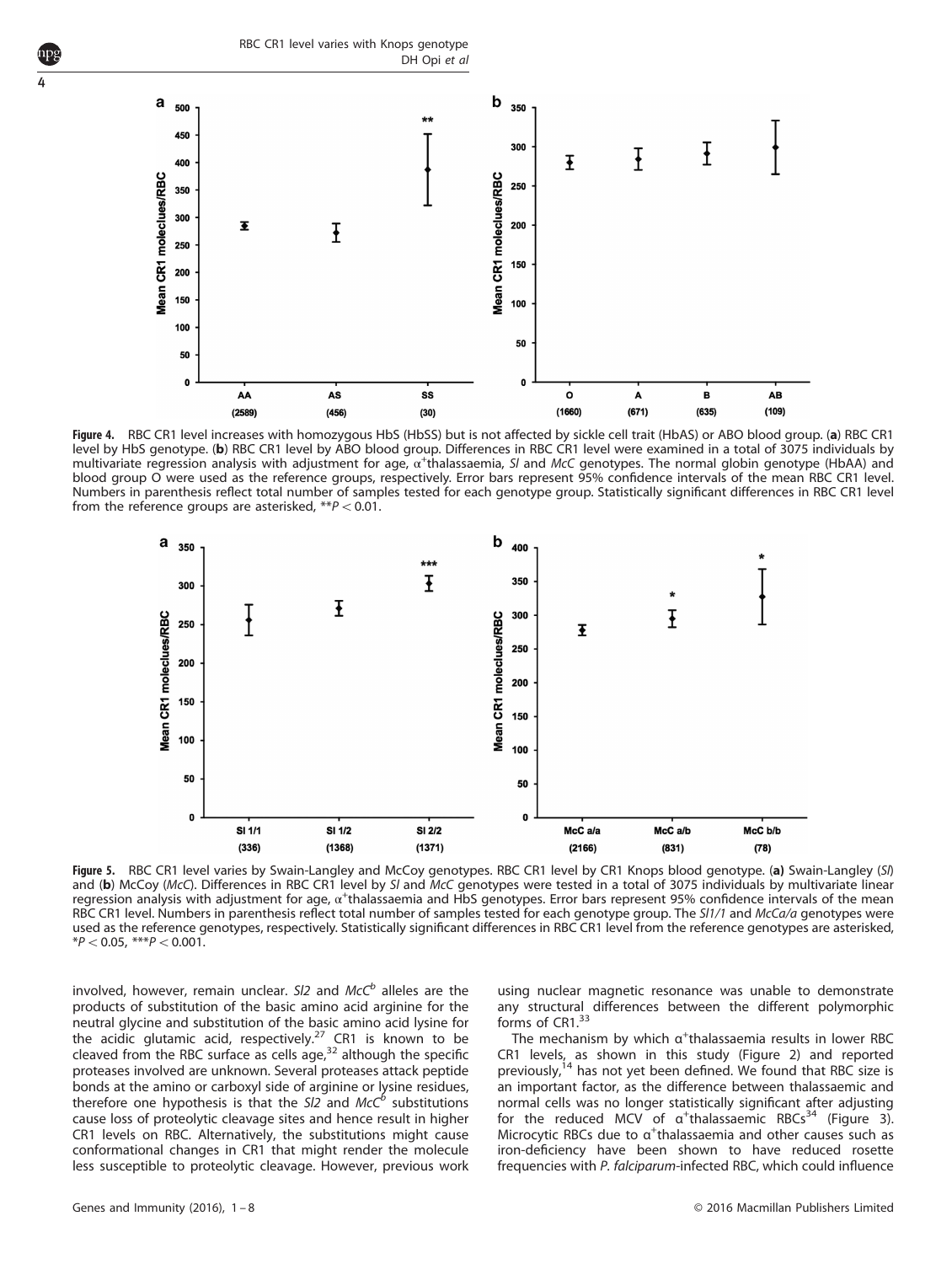<span id="page-4-0"></span>

Figure 6. RBC CR1 level by Swain-Langley and McCoy genotype combinations. Differences in RBC CR1 level by Sl and McC genotype combinations were compared by multivariate linear regression analysis in a total of 3075 individuals with adjustment for age,  $\alpha^+$ thalassaemia and HbS genotypes. Error bars represent 95% confidence intervals of the mean RBC CR1 level. Numbers in parenthesis reflect total number of samples tested for each genotype combination group. Statistically significant differences in RBC CR1 level from the reference Sl1/1\_McCa/a genotype combination are asterisked,  $**P<0.01$ ,  $***P<0.001$ .

susceptibility to severe malaria. $35$  It remains unclear whether microcytic RBC synthesise lower amounts of CR1 than normal cells, or whether some CR1 is lost, for example, through exocytosis of membrane vesicles during normal RBC ageing,  $36$  as well as by proteolysis as described above. Incr[eased](#page-6-0) vesiculation has been<br>documented in α<sup>+</sup>thalassaemia RBCs,<sup>37–39</sup> which might therefore provide a mechanism for CR1 loss.

In agreement with two previous studies,  $16,29$  we found that RBC CR1 levels were influenced by host age in the Kilifi population [\(Figure 1](#page-1-0)). The mechanisms leading to these age-related changes are unknown. RBC MCV is known to vary with age, falling in early childhood up to about 15 months of age, and then steadily rising into adulthood.<sup>[40](#page-6-0)</sup> Changes in MCV with age were relatively minor in our data set of 147 samples (Supplementary Figure S1), and seem unlikely to account for the differences in CR1 levels between different age groups during early childhood. However, further studies of RBC CR1 level, MCV and age with larger sample sizes and over a wider age range will be needed to examine this relationship more fully.

Although factors affecting RBC CR1 level have been clearly demonstrated in this study, the work has some limitations. In addition to the Knops blood groups polymorphisms, CR1 also displays four allelic size variants: CR1-A (220 kDa), CR1-B (250 kDa), CR1-C (190 kDa) and CR1-D (280 kDa). These differences are a result of unequal crossing-over leading to duplications or deletions of a long homologous repeat (LHR) unit, with CR1-A, B, C and D consisting of 4, 5, 3 and 6 LHR's, respectively. CR1-A and B are the most common, occurring at frequencies of between 75–98% and 2–13%, respectively, whereas CR1-C and D are rare.<sup>[41](#page-6-0)</sup> The association between CR1 allelic variants and RBC CR1 level and Knops antigen type is unknown and was not examined in our



study. Different anti-CR1 monoclonal antibodies are known to recognise epitopes on different LHRs; $42,43$  for example, J3D3 binds epitopes on LHR-A, B and  $C^{43}$  $C^{43}$  $C^{43}$  Therefore, depending on the overall frequencies of these different allelic variants in our population, and how they associate with the different genotypes tested, it is possible that we may have either under- or over-estimated CR1 levels using our current methods.<sup>[44](#page-6-0)</sup> Furthermore, the allelic types of the samples of known CR1 level used as standards in our CR1 flow cytometry assay are unknown, and again could influence the CR1 levels measured.

Another uncertainty is whether the variation in RBC CR1 level that we describe here has functional significance in terms of malaria host–parasite interactions. Previous work on CR1 mediated invasion of RBC by P. falciparum shows a significant positive correlation between RBC CR1 level and binding of the parasite invasion ligand P. falciparum reticulocyte-binding-like homologue protein  $\overline{4}^{(ref. 7)}$  and parasite invasion rate,<sup>[5](#page-6-0)</sup> suggesting that relatively small increases in RBC CR1 level may have the potential to increase invasion efficiency and increase overall parasite burden. Previous work on P. falciparum rosetting suggests that very low levels of RBC CR1 (less than 100 molecules per cell) reduce rosetting, $8,9$  but there is no evidence for a direct positive correlation between increasing amounts of CR1 and increasing rosetting. Instead, it seems more likely that there is a threshold effect, such that cells with less than 100–200 molecules per cell show reduced rosetting, whereas those with more than 100–200 molecules per cell show similar rosetting capacity over the full range of CR1 levels (200–1500 molecules per cell). The overall levels of CR1 measured in this study are relatively low, with mean values between 250 and 350 molecules per RBC for most age groups and genotypes ([Figures 1](#page-1-0)–6), but they are higher than those measured in other parts of the world where low CR1 has been associated with protection against severe malaria, such as Papua New Guinea<sup>[14](#page-6-0)</sup> and India.<sup>[15](#page-6-0)</sup> Further work will be needed to study the relationship between RBC CR1 level, P. falciparum invasion and rosetting and severe malaria in African populations to determine the functional significance of the CR1 level variation described here.

One unexplained contradiction in our data is that low CR1 is thought to protect against severe malaria, $14,15$  $14,15$  $14,15$  yet the Knops mutations are associated with increased CR1 levels ([Figures 5](#page-3-0) and 6). This appears inconsistent with suggestions that the Knops mutations have been selected to high frequencies in African populations because of a protective advantage against severe malaria.<sup>[8](#page-6-0),[45](#page-6-0)</sup> Recent in vitro data using truncated recombinant proteins with the Knops polymorphisms found no effect of the Sl2 and McCb mutations on CR1 complement regulatory functions or P. falciparum rosetting or invasion.<sup>[33](#page-6-0)</sup> In addition, the SNPs determining Sl and McC blood group antigens are located within LHR-D of CR1,<sup>[8,27](#page-6-0)</sup> whereas the sites implicated in rosetting and invasion are in LHR-A, -B and -C. $8,9,6,46$  $8,9,6,46$  $8,9,6,46$  It is possible that the Knops polymorphisms might protect against severe malaria through mechanisms in which increased CR1 is advantageous. CR1 is involved in clearance of C3b/C4b-coated immune complexes and regulation of complement activation, and RBCs with low CR1 may be more susceptible to complement-mediated damage and increased clearance, which are mechanisms associated with severe malarial anaemia.<sup>[29,47,48](#page-6-0)</sup> Alternatively, SI2 and McC<sup>b</sup> could be under selection through other diseases unrelated to malaria. CR1 is a receptor-mediating phagocytic uptake and cell invasion by a number of infectious agents including Mycobacterium tuberculosis, M. leprae and Leishmania major.<sup>49–[57](#page-7-0)</sup> Preliminary studies suggest that  $McC^b$  is associated with protection against M. tuberculosis and M. leprae in West Africa.<sup>58,59</sup> Recent evidence from our group also points to both  $McC^b$  and SI2 protecting against common non-malaria-related illnesses among children living on the Coast of Kenya (Opi, et al., manuscript in preparation).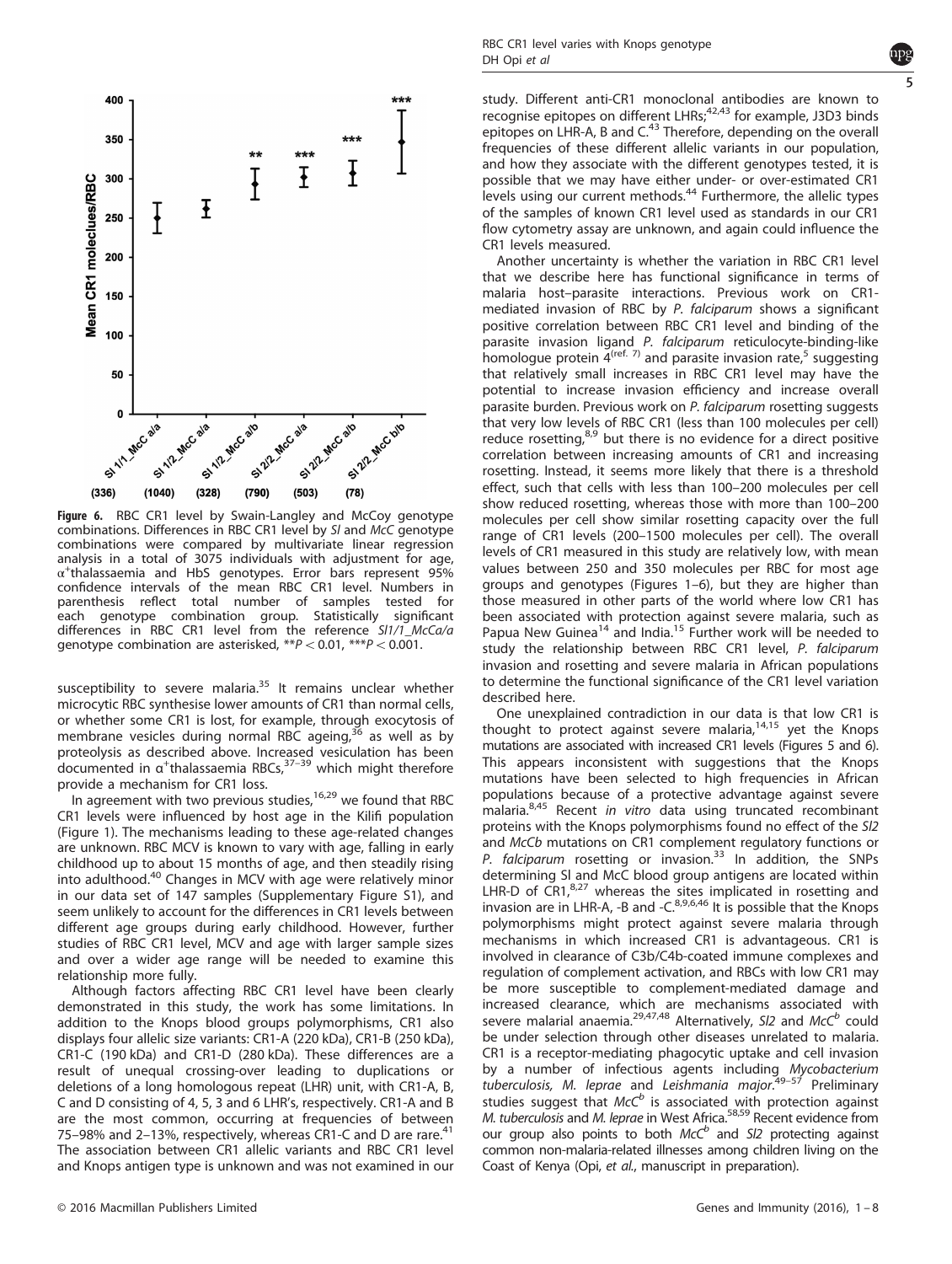In summary, we have shown that a number of host factors including Knops blood group genotype,  $\alpha^+$ thalassaemia and age are associated with RBC CR1 level in Kenyan children. The exact mechanisms by which levels of RBC CR1 are controlled remain unknown, but variation in RBC CR1 might be partly explained by differences in haematological indices such as MCV or by other complex processes including susceptibility to proteases and RBC vesiculation that are potential areas for future study.

## Study populations

All samples used in this study were collected from residents of the area served by the Kilifi Health and Demographic Surveillance System (KHDSS) on the coast of Kenya. This area and the resident population have been described in detail previously.<sup>[60](#page-7-0)</sup> The study involved a total of 3535 individuals aged 0 months to 13 years of age recruited into three different study cohorts, each of which have been previously described: the Kilifi Genetic Birth Cohort (2928 individuals),<sup>[61](#page-7-0)</sup> Birth Cohort Study 2 (460 individuals[\)62](#page-7-0),[63](#page-7-0) and Mild Disease Cohort (147 individuals).[64,65](#page-7-0) Following informed consent from parents or guardians, blood samples were collected by either venipuncture or by capillary sampling into sterile tubes containing EDTA (BD Vacutainer systems, Franklin Lakes, NJ, USA). Because CR1 levels are known to decline during malaria infections,<sup>[16](#page-6-0)</sup> samples were only collected from malaria negative individuals, as tested by a rapid diagnostic test (OptiMAL Diamed, Morat, Switzerland) and by light microscopy of thick and thin Giemsa-stained blood smears.

#### RBC surface CR1 quantification by flow cytometry

Whole blood was washed thrice in supplemented RPMI-1640 medium (Invitrogen, Carlsbad, CA, USA; with 25 mm HEPES, 2 mM L-glutamine (Invitrogen), 25  $\mu$ g ml<sup>-1</sup> gentamicin, 20 mm D-glucose (Sigma) and 6 mm NaOH) by centrifugation and plasma and white blood cells removed from the RBC pellet by aspiration. RBC surface CR1 level was quantified by flow cytometry on formaldehyde-fixed RBC samples, as described in detail previously.<sup>[66](#page-7-0)</sup> Previous data indicated that CR1 levels determined on formaldehyde-fixed RBCs are equivalent to those determined using fresh RBCs, as long as the standards (with known CR1 levels) are fixed and stored in an identical way.<sup>[66](#page-7-0)</sup> Fixed cells were stored at 4 °C and CR1 quantified within 8 weeks. Briefly, fixed RBC pellets were stained in duplicate with  $0.5 \mu$ g ml<sup>-1</sup> of mouse anti-CR1 monoclonal antibody J3D3 (catalogue number COIM0195, Beckman-Coulter Inc., Fullerton, CA, USA) followed by a secondary staining with 5  $\mu$ g ml<sup>-1</sup> of Alexa Fluor 488-conjugated goat anti-mouse IgG (catalogue number A-11001, Molecular Probes, Leiden, the Netherlands) and the mean fluorescence intensity determined on a FC500 flow cytometer (Beckman-Coulter Inc.). CR1 levels of unknown samples were then extrapolated from a standard curve generated using three RBC samples of known CR1 levels (low  $\sim$  350, intermediate  $\sim$  650 and high CR1 levels ~ 900) included in each experiment, and prepared and stored in the same way as the test samples.<sup>[66](#page-7-0)</sup> Thirteen samples were collected but were not included in the study due aberrant forward/side scatter plots or readings that were  $>$  2 standard deviations above the highest point on the standard curve.

### DNA extraction and genotyping

DNA was extracted either from fresh whole blood samples using the semiautomated ABI PRISM 6100 Nucleic acid prep station (Applied Biosystems, Foster City, CA, USA) or from EDTA blood samples, previously stored at <sup>−</sup> <sup>80</sup> °C, using the QIAamp DNA and Blood Mini Kit (Qiagen, Valencia, CA, USA). Genotyping for the SI and McC blood group genotypes was carried out as described previously using the SEQUENOM MassARRAY platform (Agena Biosciences, Hamburg, Germany) multiplex system following DNA amplification by whole-genome amplification.<sup>67</sup> ABO blood groups were determined by either standard haemagglutination methods or were inferred from A, B and O SNP haplotypes determine by Sequenom typing as detailed previously.<sup>[67](#page-7-0)</sup> Genotyping for HbAS and α<sup>+</sup>thalassaemia was by PCR as described in detail elsewhere.<sup>[68,69](#page-7-0)</sup>

#### MCV determination

Full blood counts for the determination of RBC MCV were performed on fresh EDTA blood samples from the mild disease cohort using a Coulter MDII-18 machine (Beckman-Coulter Inc.).

#### Sample availability

A total of 3535 samples were successfully typed for RBC CR1 level, HbS and α+ thalassaemia genotypes, whereas ABO and the Sl and McC Knops genotypes were available for all samples except the 460 samples from the Birth Cohort Study 2. MCV data were only available for the 147 samples collected from members of the Mild Disease Cohort Study.

#### Statistical analysis

Statistical analyses were conducted using STATA v11 (StataCorp LP, TX, USA) and Graph Pad Prism v5 (GraphPad Software Inc, San Diego, CA, USA) and all graphs were generated using GraphPad Prism. The relationship between RBC CR1 level and age as a categorical variable was assessed using one-way analysis of variance with Tukey's post-hoc test to correct for multiple comparisons. We also analysed the relationship between RBC CR1 level and age as a continuous variable using piecewise-linear regression analysis allowing for adjustment for confounding by  $a^+$ thalassaemia and HbS. Unlike conventional linear models that assume linearity over the whole range of a continuous independent variable, this model assumes a linear effect within defined ranges of the continuous variable that are connected. The age categories and ranges chosen were 0–3 months, 4–6 months, 7–12 months, 13–24 months,  $>$  2–4 years,  $>$  4–8 years and  $>8-13$  years, as used in previous studies.<sup>[16,29](#page-6-0)</sup> The relationship between RBC CR1 level and  $a^+$ thalassaemia, HbS, ABO blood group and the Sl and McC genotypes was tested by multivariate linear regression analysis. Each variable was first tested in a univariate regression model and all explanatory variables displaying a  $P$  value of  $< 0.05$  (all except ABO) were included in a final multivariate model. Age as a categorical variable was also included in the multivariate model, using the age intervals described above. ABO blood group and Sl and McC genotypes were not available for the 460 children from Birth Cohort Study 2, therefore the multivariate analyses are restricted to the 3075 samples with full genotype data. For ease of interpretation, predicted mean CR1 levels and 95% CIs estimated from the multivariate regression results are presented in figures, rather than regression coefficients, using the 'margins' post-estimation command in Stata. A two-sided significance level of  $< 0.05$  was considered statistically significant for all analyses.

#### Ethical statement

Individual informed written consent to collect blood was obtained from all participants' parents or legal guardians. The study was approved by the Kenya Medical Research Institute National Ethical Review Committee in Nairobi and was conducted in accordance with the Declaration of Helsinki.

CONFLICT OF INTEREST The authors declare no conflict of interest.

----------------------------------<br>We thank the children and their families who made these studies possible, and the medical, nursing and research staff of the KEMRI-Wellcome Trust Research Programme who assisted with these studies. We particularly thank Metrine Tendwa, Johnston Makale and Adan Mohammed for laboratory support, Oscar Kai for flow cytometry support and Gideon Nyutu and Caroline Ndila for help with data management. We are also grateful to the volunteers from KEMRI-Wellcome Trust Research Programme who donated blood used as controls in RBC CR1 level determination. This paper was published with permission from the Director of the KENYA Medical Research Institute (KEMRI). This work was funded by the Wellcome Trust through Senior Research Fellowships awarded to TNW (grant no 091758) and JAR (grant no 084226), through core support to the KEMRI-Wellcome Trust Programme (grant no 084535) and through a sub-grant from a Wellcome Trust Strategic Award (grant no 084538) to DHO. The research leading to these results also received funding from the European Community's Seventh Framework Programme (FP7/2007-2013) under grant agreement 242095.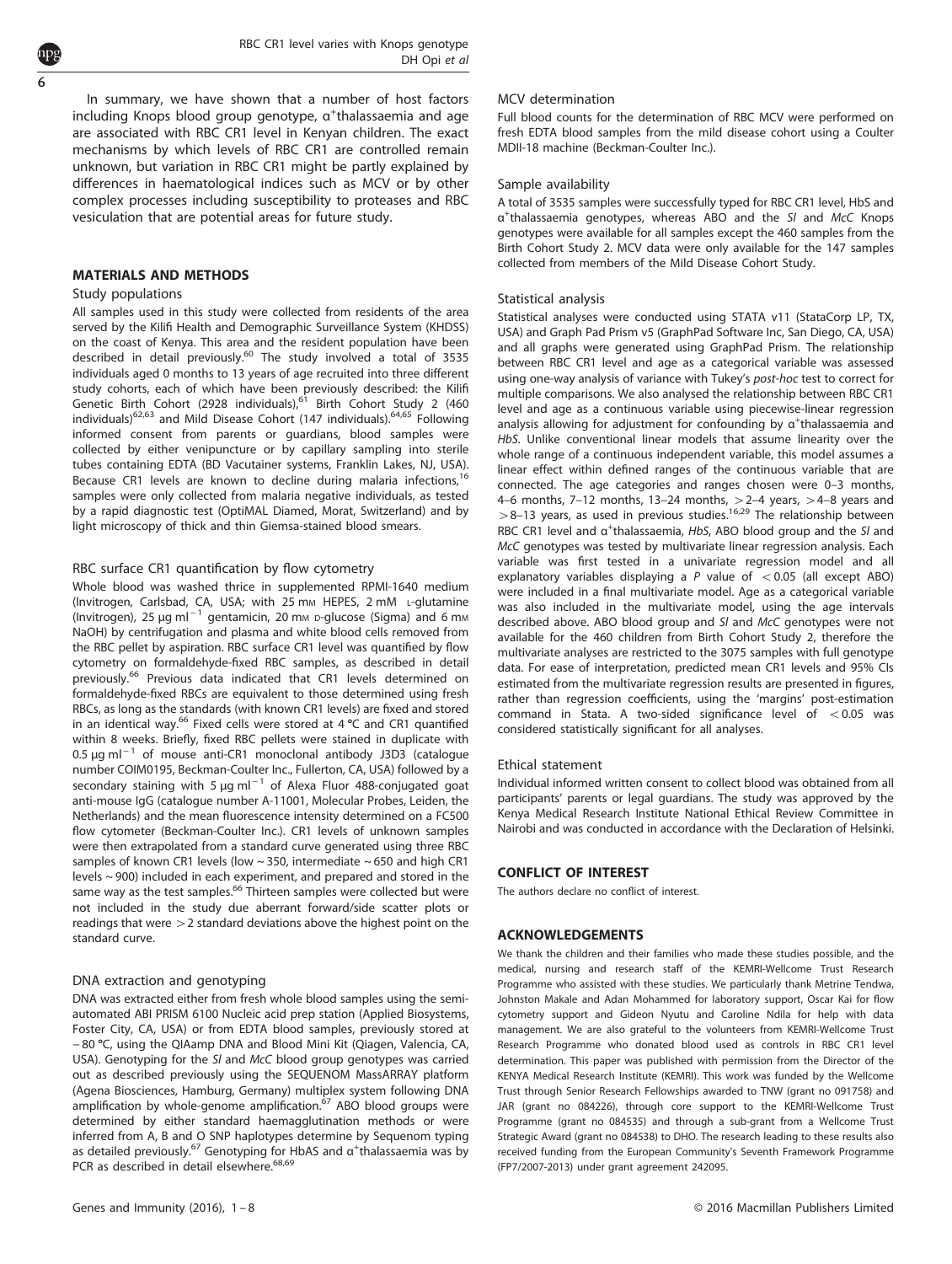#### <span id="page-6-0"></span>**AUTHOR CONTRIBUTIONS**

DHO, SU, TNW and JAR conceived and designed the experiments. DHO, SU and EN performed the experiments. DHO, TNW and JAR analysed the data. DHO, TNW and JAR wrote the paper.

#### **REFERENCES**

- 1 WHO. World Malaria Report 2013. WHO: Geneva, Switzerland, 2013.
- 2 Miller LH, Ackerman HC, Su XZ, Wellems TE. Malaria biology and disease pathogenesis: insights for new treatments. Nat Med 2013; 19: 156–167.
- 3 Schmidt CQ, Kennedy AT, Tham WH. More than just immune evasion: Hijacking complement by Plasmodium falciparum. Mol Immunol 2015; 67: 71–84.
- 4 Awandare GA, Spadafora C, Moch JK, Dutta S, Haynes JD, Stoute JA. Plasmodium falciparum field isolates use complement receptor 1 (CR1) as a receptor for invasion of erythrocytes. Mol Biochem Parasitol 2011; 177: 57–60.
- 5 Spadafora C, Awandare GA, Kopydlowski KM, Czege J, Moch JK, Finberg RW et al. Complement receptor 1 is a sialic acid-independent erythrocyte receptor of Plasmodium falciparum. PLoS Pathog 2010; 6: e1000968.
- 6 Tham WH, Schmidt CQ, Hauhart RE, Guariento M, Tetteh-Quarcoo PB, Lopaticki S et al. Plasmodium falciparum uses a key functional site in complement receptor type-1 for invasion of human erythrocytes. Blood 2011; 118: 1923–1933.
- 7 Tham WH, Wilson DW, Lopaticki S, Schmidt CQ, Tetteh-Quarcoo PB, Barlow PN et al. Complement receptor 1 is the host erythrocyte receptor for Plasmodium falciparum PfRh4 invasion ligand. Proc Natl Acad Sci USA 2010; 107: 17327–17332.
- 8 Rowe JA, Moulds JM, Newbold CI, Miller LH. P. falciparum rosetting mediated by a parasite-variant erythrocyte membrane protein and complement-receptor 1. Nature 1997; 388: 292–295.
- 9 Rowe JA, Rogerson SJ, Raza A, Moulds JM, Kazatchkine MD, Marsh K et al. Mapping of the region of complement receptor (CR) 1 required for Plasmodium falciparum rosetting and demonstration of the importance of CR1 in rosetting in field isolates. J Immunol 2000; 165: 6341–6346.
- 10 Rowe JA, Claessens A, Corrigan RA, Arman M. Adhesion of Plasmodium falciparuminfected erythrocytes to human cells: molecular mechanisms and therapeutic implications. Expert Rev Mol Med 2009; 11: e16.
- 11 Kaul DK, Roth Jr EF, Nagel RL, Howard RJ, Handunnetti SM. Rosetting of Plasmodium falciparum-infected red blood cells with uninfected red blood cells enhances microvascular obstruction under flow conditions. Blood 1991: **78:** 812–819.
- 12 Nash GB, Cooke BM, Carlson J, Wahlgren M. Rheological properties of rosettes formed by red blood cells parasitized by Plasmodium falciparum. Br J Haematol 1992; 82: 757–763.
- 13 Moulds JM, Moulds JJ, Brown M, Atkinson JP. Antiglobulin testing for CR1-related (Knops/McCoy/Swain-Langley/York) blood group antigens: negative and weak reactions are caused by variable expression of CR1. Vox Sang 1992; 62: 230–235.
- 14 Cockburn IA, Mackinnon MJ, O'Donnell A, Allen SJ, Moulds JM, Baisor M et al. A human complement receptor 1 polymorphism that reduces Plasmodium falciparum rosetting confers protection against severe malaria. Proc Natl Acad Sci USA 2004; 101: 272–277.
- 15 Sinha S, Jha GN, Anand P, Qidwai T, Pati SS, Mohanty S et al. CR1 levels and gene polymorphisms exhibit differential association with falciparum malaria in regions of varying disease endemicity. Hum Immunol 2009; 70: 244–250.
- 16 Waitumbi JN, Donvito B, Kisserli A, Cohen JH, Stoute JA. Age-related changes in red blood cell complement regulatory proteins and susceptibility to severe malaria. J Infect Dis 2004; 190: 1183–1191.
- 17 Stoute JA. Complement receptor 1 and malaria. Cell Microbiol 2011; 13: 1441–1450.
- 18 Khera R, Das N. Complement Receptor 1: disease associations and therapeutic implications. Mol Immunol 2009; 46: 761–772.
- 19 Wilson JG, Murphy EE, Wong WW, Klickstein LB, Weis JH, Fearon DT. Identification of a restriction fragment length polymorphism by a CR1 cDNA that correlates with the number of CR1 on erythrocytes. J Exp Med 1986; 164: 50-59.
- 20 Wilson JG, Wong WW, Schur PH, Fearon DT. Mode of inheritance of decreased C3b receptors on erythrocytes of patients with systemic lupus erythematosus. N Engl J Med 1982; 307: 981–986.
- 21 Herrera AH, Xiang L, Martin SG, Lewis J, Wilson JG. Analysis of complement receptor type 1 (CR1) expression on erythrocytes and of CR1 allelic markers in Caucasian and African American populations. Clin Immunol immunopathol 1998; 87: 176–183.
- 22 Xiang L, Rundles JR, Hamilton DR, Wilson JG. Quantitative alleles of CR1: coding sequence analysis and comparison of haplotypes in two ethnic groups. J Immunol 1999; 163: 4939–4945.
- 23 Rowe JA, Raza A, Diallo DA, Baby M, Poudiougo B, Coulibaly D et al. Erythrocyte CR1 expression level does not correlate with a HindIII restriction fragment length

polymorphism in Africans; implications for studies on malaria susceptibility. Genes Immun 2002; 3: 497–500.

- 24 Moulds JM, Nickells MW, Moulds JJ, Brown MC, Atkinson JP. The C3b/C4b receptor is recognized by the Knops, McCoy, Swain-langley, and York blood group antisera. J Exp Med 1991; 173: 1159–1163.
- 25 Moulds JM, Thomas BJ, Doumbo O, Diallo DA, Lyke KE, Plowe CV et al. Identification of the Kna/Knb polymorphism and a method for Knops genotyping. Transfusion 2004; 44: 164–169.
- 26 Moulds JM, Zimmerman PA, Doumbo OK, Diallo DA, Atkinson JP, Krych-Goldberg M et al. Expansion of the Knops blood group system and subdivision of Sl(a). Transfusion 2002; 42: 251–256.
- 27 Moulds JM, Zimmerman PA, Doumbo OK, Kassambara L, Sagara I, Diallo DA et al. Molecular identification of Knops blood group polymorphisms found in long homologous region D of complement receptor 1. Blood 2001; 97: 2879–2885.
- 28 Rowe JA, Opi DH, Williams TN. Blood groups and malaria: fresh insights into pathogenesis and identification of targets for intervention. Curr Opin Hematol 2009; 16: 480–487.
- 29 Odhiambo CO, Otieno W, Adhiambo C, Odera MM, Stoute JA. Increased deposition of C3b on red cells with low CR1 and CD55 in a malaria-endemic region of western Kenya: implications for the development of severe anemia. BMC Med 2008; 6: 23.
- 30 Williams TN, Mwangi TW, Wambua S, Peto TE, Weatherall DJ, Gupta S et al. Negative epistasis between the malaria-protective effects of alpha+-thalassemia and the sickle cell trait. Nat Genet 2005; 37: 1253–1257.
- 31 Rowe JA, Handel IG, Thera MA, Deans AM, Lyke KE, Kone A et al. Blood group O protects against severe Plasmodium falciparum malaria through the mechanism of reduced rosetting. Proc Natl Acad Sci USA 2007; 104: 17471–17476.
- 32 Ripoche J, Sim RB. Loss of complement receptor type 1 (CR1) on ageing of erythrocytes. Studies of proteolytic release of the receptor. Biochem J 1986; 235: 815–821.
- 33 Tetteh-Quarcoo PB, Schmidt CQ, Tham WH, Hauhart R, Mertens HD, Rowe A et al. Lack of evidence from studies of soluble protein fragments that Knops blood group polymorphisms in complement receptor-type 1 are driven by malaria. PLoS One 2012; 7: e34820.
- 34 Williams TN, Maitland K, Ganczakowski M, Peto TE, Clegg JB, Weatherall DJ et al. Red blood cell phenotypes in the alpha+thalassaemias from early childhood to maturity. Br J Haematol 1996; 95: 266–272.
- 35 Carlson J, Nash GB, Gabutti V, al-Yaman F, Wahlgren M. Natural protection against severe Plasmodium falciparum malaria due to impaired rosette formation. Blood 1994; 84: 3909–3914.
- 36 Dervillez X, Oudin S, Libyh MT, Tabary T, Reveil B, Philbert F et al. Catabolism of the human erythrocyte C3b/C4b receptor (CR1, CD35): vesiculation and/or proteolysis? Immunopharmacology 1997; 38: 129-140.
- 37 Pattanapanyasat K, Noulsri E, Fucharoen S, Lerdwana S, Lamchiagdhase P, Siritanaratkul N et al. Flow cytometric quantitation of red blood cell vesicles in thalassemia. Cytometry B Clin Cytom 2004; 57: 23–31.
- 38 Allan D, Limbrick AR, Thomas P, Westerman MP. Release of spectrin-free spicules on reoxygenation of sickled erythrocytes. Nature 1982; 295: 612–613.
- 39 Alaarg A, Schiffelers RM, van Solinge WW, van Wijk R. Red blood cell vesiculation in hereditary hemolytic anemia. Front Physiol 2013; 4: 365.
- 40 Serjeant GR, Grandison Y, Lowrie Y, Mason K, Phillips J, Serjeant BE et al. The development of haematological changes in homozygous sickle cell disease: a cohort study from birth to 6 years. Br J Haematol 1981; 48: 533-543.
- 41 Birmingham DJ, Hebert LA. CR1 and CR1-like: the primate immune adherence receptors. Immunol Rev 2001; 180: 100–111.
- 42 Cook J, Fischer E, Boucheix C, Mirsrahi M, Jouvin MH, Weiss L et al. Mouse monoclonal antibodies to the human C3b receptor. Mol Immunol 1985; 22: 531–539.
- 43 Nickells M, Hauhart R, Krych M, Subramanian VB, Geoghegan-Barek K, Marsh HC Jr. et al. Mapping epitopes for 20 monoclonal antibodies to CR1. Clin Exp Immunol 1998; 112: 27–33.
- 44 Quadri RA, Schifferli JA. Over-estimation of the number of complement receptor type 1 (CR1) on erythrocytes. Scand J Immunol 1992; 36: 125-130.
- 45 Thathy V, Moulds JM, Guyah B, Otieno W, Stoute JA. Complement receptor 1 polymorphisms associated with resistance to severe malaria in Kenya. Malar J 2005; 4: 54.
- 46 Park HJ, Guariento M, Maciejewski M, Hauhart R, Tham WH, Cowman AF et al. Using mutagenesis and structural biology to map the binding site for the Plasmodium falciparum merozoite protein PfRh4 on the human immune adherence receptor. J Biol Chem 2014; 289: 450–463.
- 47 Owuor BO, Odhiambo CO, Otieno WO, Adhiambo C, Makawiti DW, Stoute JA. Reduced immune complex binding capacity and increased complement susceptibility of red cells from children with severe malaria-associated anemia. Mol Med 2008; 14: 89–97.
- 48 Stoute JA, Odindo AO, Owuor BO, Mibei EK, Opollo MO, Waitumbi JN. Loss of red blood cell-complement regulatory proteins and increased levels of circulating

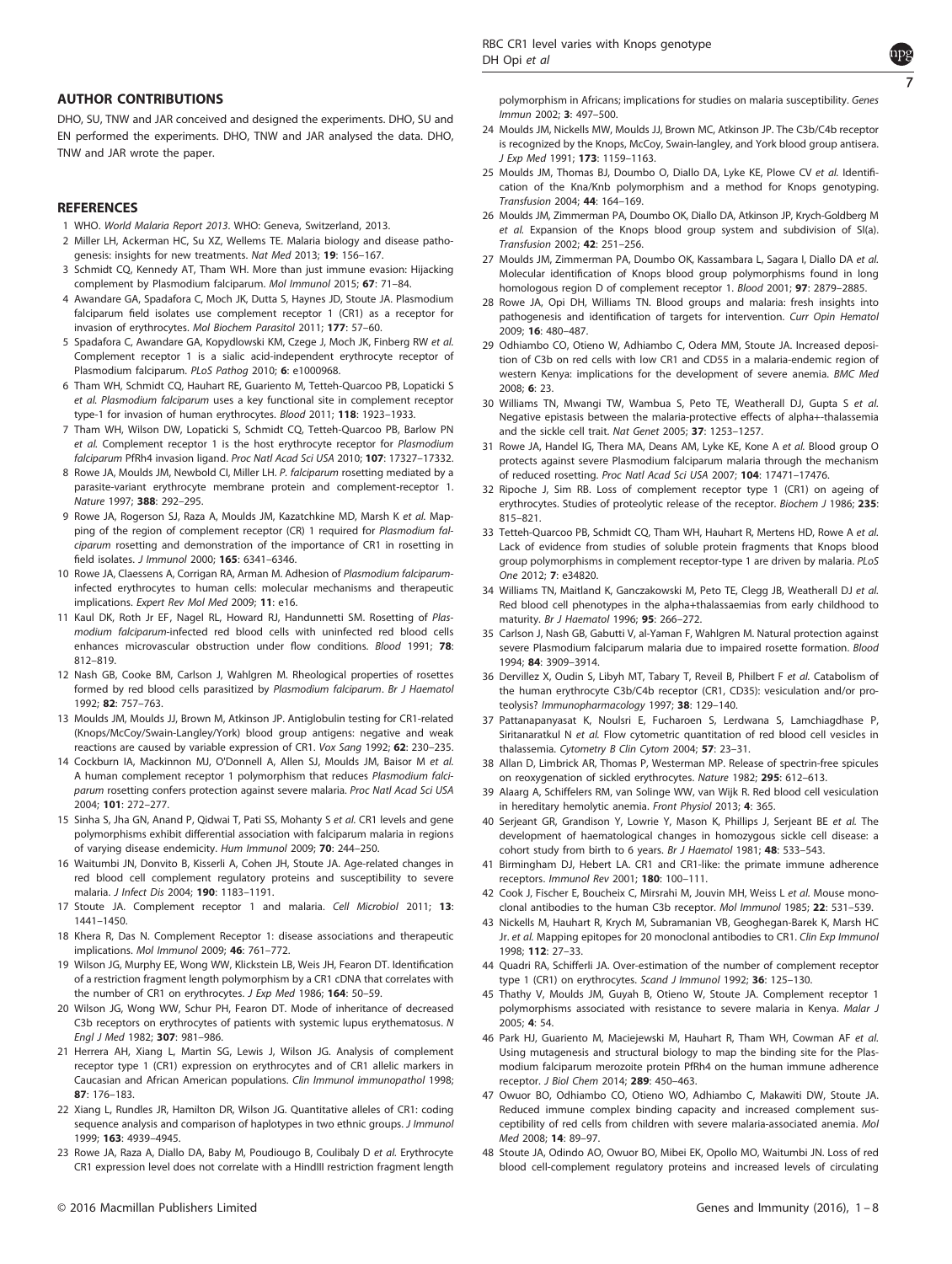<span id="page-7-0"></span>8

immune complexes are associated with severe malarial anemia. J Infect Dis 2003; 187: 522–525.

- 49 Dominguez M, Torano A. Immune adherence-mediated opsonophagocytosis: the mechanism of Leishmania infection. J Exp Med 1999; 189: 25–35.
- 50 Schorey JS, Carroll MC, Brown EJ. A macrophage invasion mechanism of pathogenic mycobacteria. Science 1997; 277: 1091–1093.
- 51 Hirsch CS, Ellner JJ, Russell DG, Rich EA. Complement receptor-mediated uptake and tumor necrosis factor-alpha-mediated growth inhibition of Mycobacterium tuberculosis by human alveolar macrophages. J Immunol 1994; 152: 743-753.
- 52 Schlesinger LS, Bellinger-Kawahara CG, Payne NR, Horwitz MA. Phagocytosis of Mycobacterium tuberculosis is mediated by human monocyte complement receptors and complement component C3. J Immunol 1990; 144: 2771–2780.
- 53 Schlesinger LS, Horwitz MA. Phagocytosis of leprosy bacilli is mediated by complement receptors CR1 and CR3 on human monocytes and complement component C3 in serum. J Clin Invest 1990; 85: 1304–1314.
- 54 Da Silva RP, Hall BF, Joiner KA, Sacks DL. CR1, the C3b receptor, mediates binding of infective Leishmania major metacyclic promastigotes to human macrophages. J Immunol 1989; 143: 617–622.
- 55 Robledo S, Wozencraft A, Valencia AZ, Saravia N. Human monocyte infection by Leishmania (Viannia) panamensis. Role of complement receptors and correlation of susceptibility in vitro with clinical phenotype. J Immunol 1994; 152: 1265–1276.
- 56 Payne NR, Horwitz MA. Phagocytosis of Legionella pneumophila is mediated by human monocyte complement receptors. J Exp Med 1987; 166: 1377-1389.
- 57 Ogembo JG, Kannan L, Ghiran I, Nicholson-Weller A, Finberg RW, Tsokos GC et al. Human complement receptor type 1/CD35 is an Epstein-Barr Virus receptor. Cell
- Rep 2013; 3: 371–385. 58 Noumsi GT, Tounkara A, Diallo H, Billingsley K, Moulds JJ, Moulds JM. Knops blood group polymorphism and susceptibility to Mycobacterium tuberculosis infection. Transfusion 2011; 51: 2462–2469.
- 59 Fitness J, Floyd S, Warndorff DK, Sichali L, Mwaungulu L, Crampin AC et al. Largescale candidate gene study of leprosy susceptibility in the Karonga district of northern Malawi. Am J Trop Med Hyg 2004; 71: 330–340.
- 60 Scott JA, Bauni E, Moisi JC, Ojal J, Gatakaa H, Nyundo C et al. Profile: The Kilifi Health and Demographic Surveillance System (KHDSS). Int J Epidemiol 2012; 41: 650–657.
- 61 Williams TN, Uyoga S, Macharia A, Ndila C, McAuley CF, Opi DH et al. Bacteraemia in Kenyan children with sickle-cell anaemia: a retrospective cohort and casecontrol study. Lancet 2009; 374: 1364–1370.
- 62 Nokes DJ, Okiro EA, Ngama M, Ochola R, White LJ, Scott PD et al. Respiratory syncytial virus infection and disease in infants and young children observed from birth in Kilifi District, Kenya. Clin Infect Dis 2008; 46: 50–57.
- 63 English M, Muhoro A, Aluda M, Were S, Ross A, Peshu N. Outcome of delivery and cause-specific mortality and severe morbidity in early infancy: a Kenyan District Hospital birth cohort. Am J Trop Med Hyg 2003; 69: 228–232.
- 64 Wambua S, Mwangi TW, Kortok M, Uyoga SM, Macharia AW, Mwacharo JK et al. The effect of alpha+-thalassaemia on the incidence of malaria and other diseases in children living on the coast of Kenya. PLoS Med 2006; 3: e158.
- 65 Williams TN, Mwangi TW, Wambua S, Alexander ND, Kortok M, Snow RW et al. Sickle cell trait and the risk of Plasmodium falciparum malaria and other childhood diseases. J Infect Dis 2005; 192: 178–186.
- 66 Cockburn IA, Donvito B, Cohen JH, Rowe JA. A simple method for accurate quantification of complement receptor 1 on erythrocytes preserved by fixing or freezing. J Immunol Methods 2002; 271: 59–64.
- 67 Fry AE, Griffiths MJ, Auburn S, Diakite M, Forton JT, Green A et al. Common variation in the ABO glycosyltransferase is associated with susceptibility to severe Plasmodium falciparum malaria. Hum Mol Genet 2008; 17: 567–576.
- 68 Waterfall CM, Cobb BD. Single tube genotyping of sickle cell anaemia using PCRbased SNP analysis. Nucleic Acids Res 2001; 29: E119.
- 69 Chong SS, Boehm CD, Higgs DR, Cutting GR. Single-tube multiplex-PCR screen for common deletional determinants of alpha-thalassemia. Blood 2000; 95: 360–362.

This work is licensed under a Creative Commons Attribution 4.0  $\bigcirc$  $|$  (cc) International License. The images or other third party material in this article are included in the article's Creative Commons license, unless indicated otherwise in the credit line; if the material is not included under the Creative Commons license, users will need to obtain permission from the license holder to reproduce the material. To view a copy of this license, visit [http://creativecommons.org/licenses/](http://creativecommons.org/licenses/by/4.0/) [by/4.0/](http://creativecommons.org/licenses/by/4.0/)

Supplementary Information accompanies this paper on Genes and Immunity website (http://www.nature.com/gene)